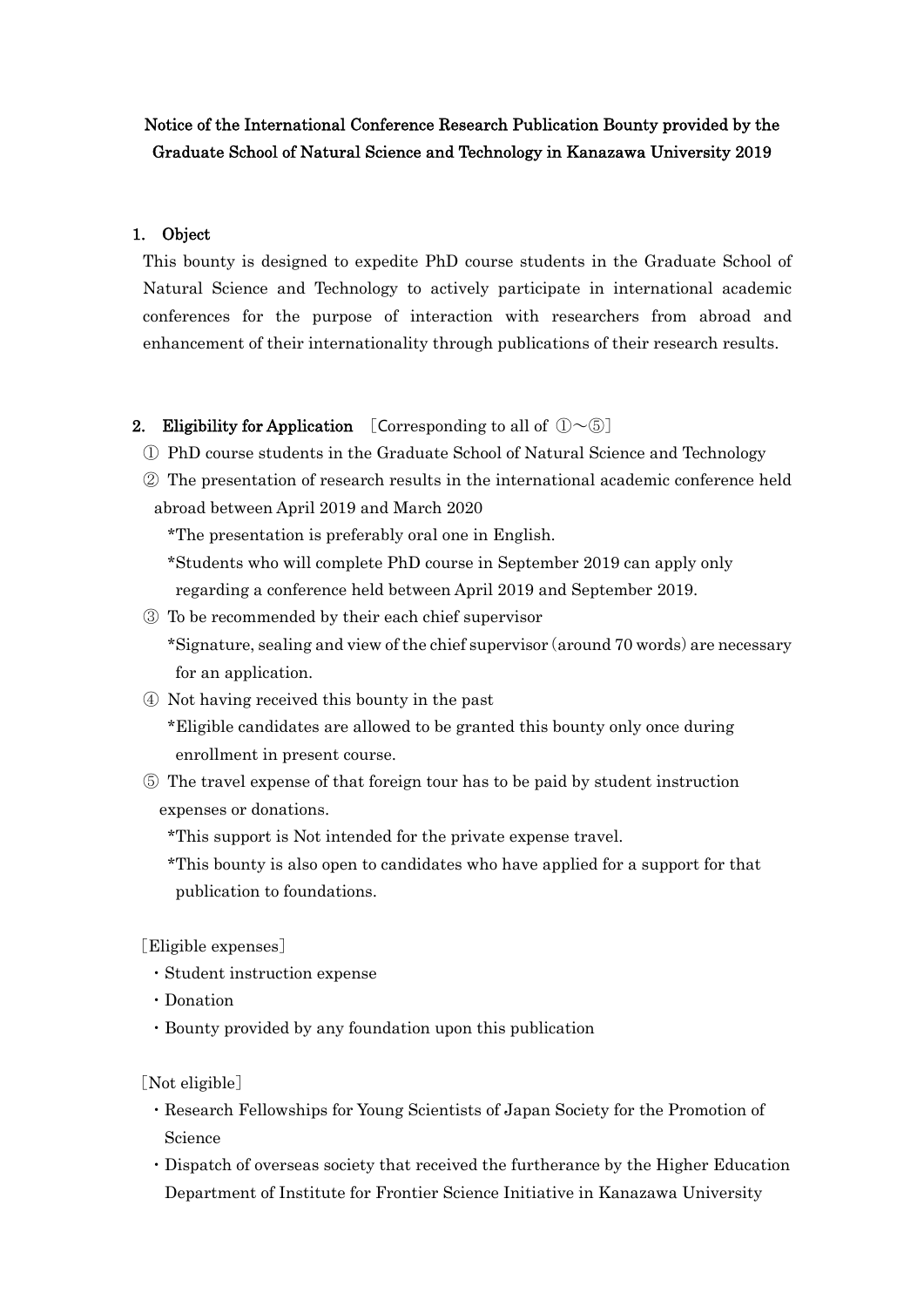- ・The foreign tour that received the furtherance by the Global Standard Leading Program, Graduate School of Natural Science and Technology in Kanazawa University
- ・The foreign tour by the research expenses including expenses of infrastructure research, emphasis strategy, consignment research, collaborative research, and scientific research
- ・The foreign tour by the private expense of the applicant \*In this case, apply for "Study Abroad Scholarship FY2019 Type: Graduate-Level Research Exchange".

### 3. Amount of Bounty

1) This bounty covers only travel expenses (including accommodation fees) on condition that the upper limit is below.

Asia : ¥50,000 Other than Asia : ¥100,000

- \*In the case of the foreign tour that received the aid from foundations, you are paid the difference of the travel expenses and the aid from foundations as the upper limit with the amount of money mentioned above.
- 2) Eligible candidates are allowed to be granted this bounty only once during enrollment in present course.

### 4. How to apply

If you are eligible for this bounty, download an application form from URL below, fill it out, and submit it to Student Affairs Section along with other attached papers.

http://www.adm.kanazawa-u.ac.jp/south/gakusei/2019applyform.docx

(Attached Papers)

・Materials which bears out your participation into the corresponding conference as a research publisher

- i.e.) announcement of conference open, a photocopy of brochure with programs, any documents which shows presentation form (oral or poster)
- ・A photocopy of published thesis or its summary
- ・Materials proving expenditures of travel expenses and accommodation fees; such as written estimation drawn by any travel agency, a photocopy of itinerary, receipts of paid expenses.

\*Please refer to a table below for details in the case of application after a travel.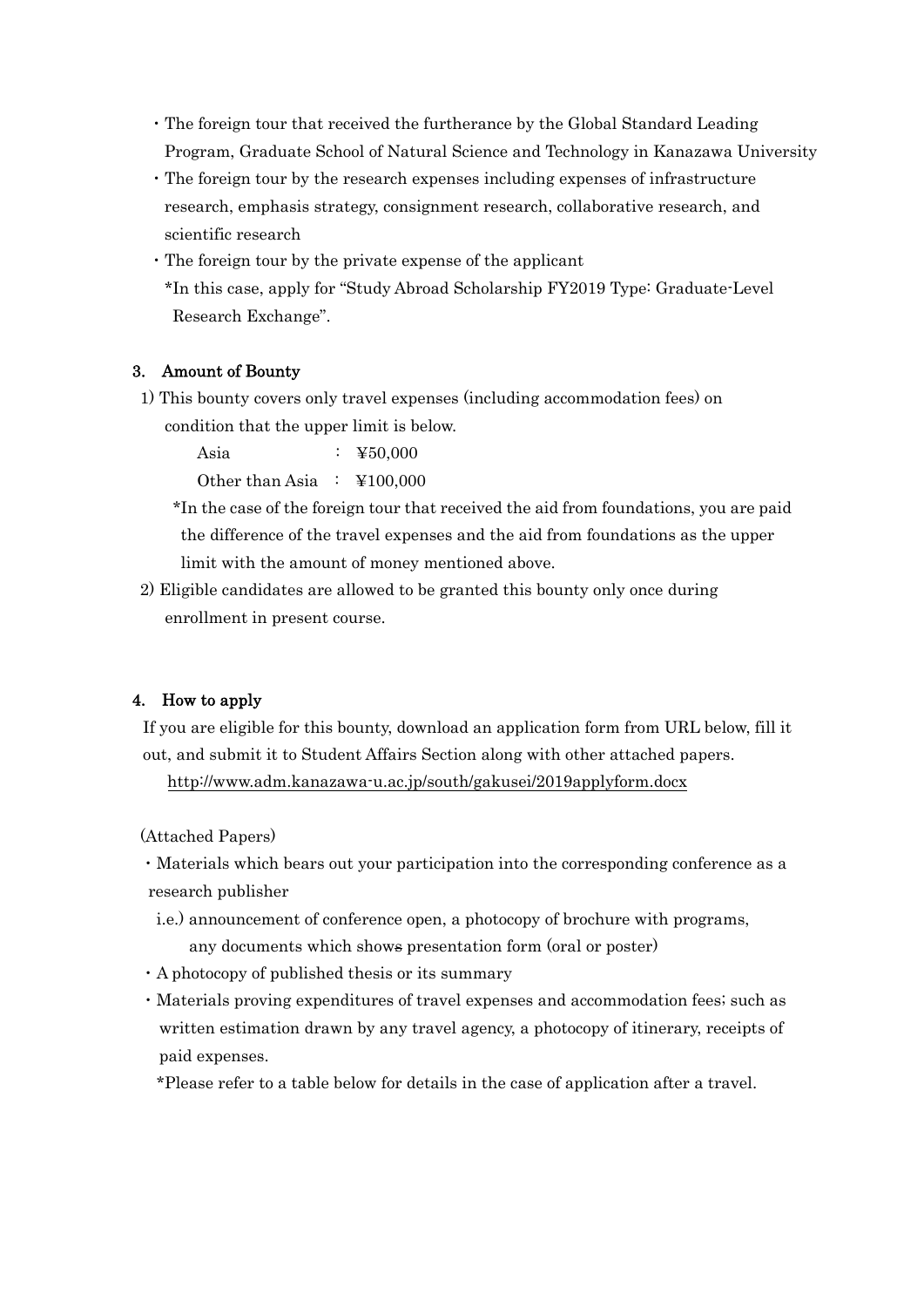| Transportation expenses | Air flight                                                    | · Any proof of your embarkation |
|-------------------------|---------------------------------------------------------------|---------------------------------|
|                         |                                                               | such as a flight ticket         |
|                         |                                                               | $\cdot$ Receipt                 |
|                         |                                                               | · Document which shows break    |
|                         |                                                               | down of receipt sum(such as     |
|                         |                                                               | flight fees and other expenses  |
|                         |                                                               | upon the travel)                |
|                         | Other than air flight                                         | $\cdot$ Receipt                 |
|                         |                                                               | · Document (such as brochures   |
|                         |                                                               | of package tour) which shows    |
|                         |                                                               | break down of receipt sum       |
|                         | $\cdot$ Receipt                                               |                                 |
| Package tour            | $\cdot$ Document (such as brochures of package tour)<br>which |                                 |
|                         | shows break down of receipt sum                               |                                 |
| Others                  | $\cdot$ A photocopy of pages in the applicant's passport (to  |                                 |
|                         | show his/ her name and immigration date)                      |                                 |

Attached papers to submit in the case that a candidate has already gone on a trip

# 5. Deadline of Application

| Completion time    | Deadline                 | The international academic conference   |
|--------------------|--------------------------|-----------------------------------------|
| September, 2019    | September 26, 2019 (Thu) | April 1, 2019 $\sim$ September 30, 2019 |
| March, 2020 $\sim$ | November 29, 2019 (Fri)  | April 1, 2019 $\sim$ March 31, 2020     |